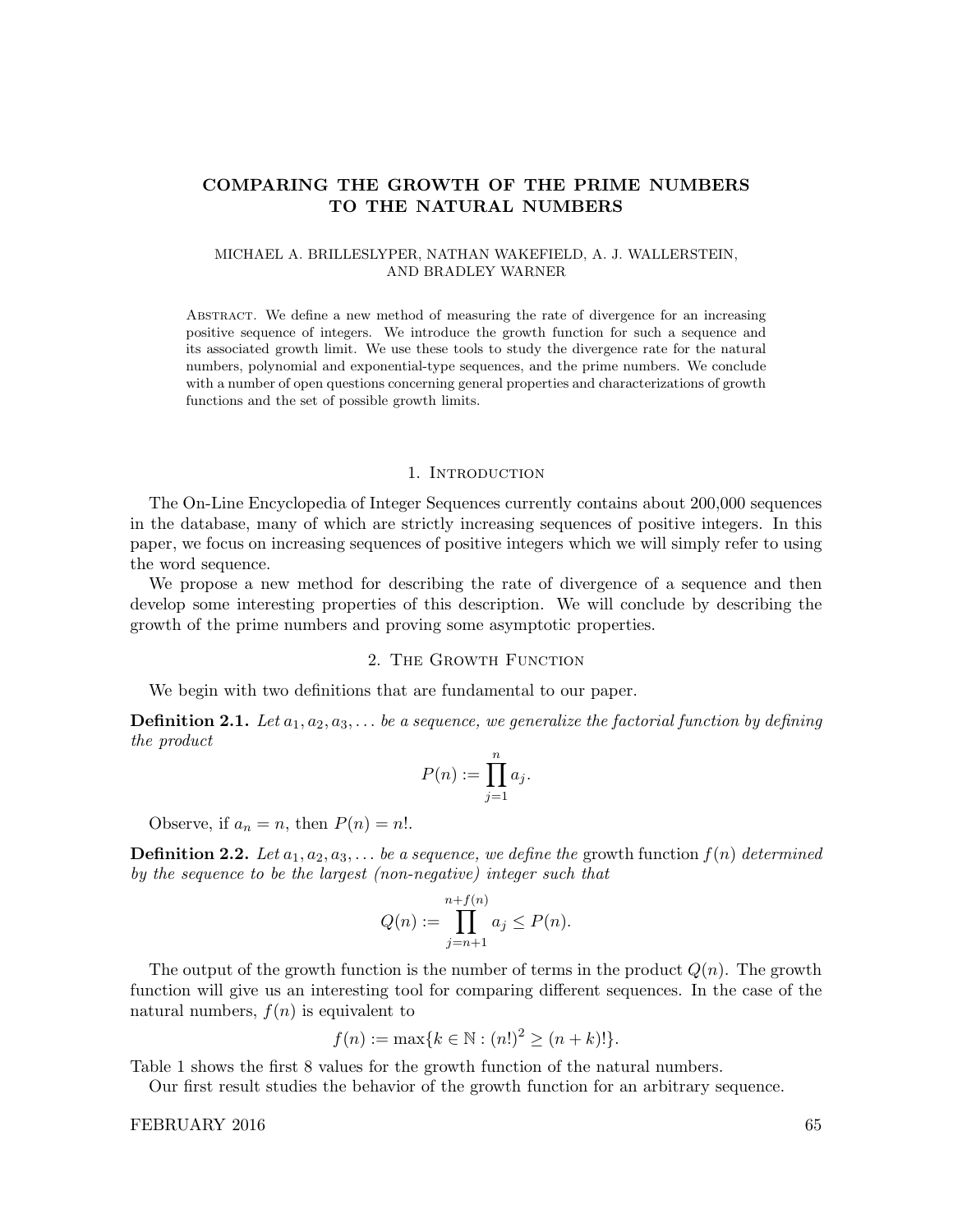TABLE 1. Growth function for  $a_k = k$ .

n 1 2 3 4 5 6 7 8 f(n) 0 0 1 1 2 3 3 4

**Theorem 2.3.** Let  $a = \{a_k\}_{k=1}^{\infty}$  be a sequence with growth function f. Then  $|f(n+1) - f(n)| \leq 1$ for all positive integers n.

*Proof.* We show  $f(n+1) \leq f(n) + 1$ . Let  $k = f(n)$ , so

$$
\prod_{j=1}^{n} a_j \ge \prod_{j=n+1}^{n+k} a_j,
$$

and

$$
\prod_{j=1}^{n} a_j < \prod_{j=n+1}^{n+k+1} a_j.
$$

Observe

$$
a_{n+1} \prod_{j=1}^{n} a_j < a_{n+1} \prod_{j=n+1}^{n+k+1} a_j = a_{n+1}^2 \prod_{j=n+2}^{n+k+1} a_j.
$$

This implies that

$$
\prod_{j=1}^{n+1} a_j = a_{n+1} \prod_{j=1}^n a_j < \prod_{j=n+2}^{n+1+k+2} a_j.
$$

Since  $f(n) = k$ , it is impossible to have  $f(n + 1) = k + 2$ . In other words, the product  $\prod_{j=n+1}^{n+1+f(n)} a_j$  cannot contain two more terms than the product  $\prod_{j=n+1}^{n+f(n)} a_j$ . The other required inequality  $f(n + 1) \ge f(n) - 1$  follows directly from the definitions. This establishes the result.  $r$ esult.

Theorem 2.3 naturally leads us to define an asymptotic method of analyzing the growth rate of a sequence.

#### 3. The Growth Limit

We will begin by comparing the growth function to the number of terms in the sequence.

**Definition 3.1.** Given the growth function f of a sequence, we define the growth limit of the sequence as

$$
L = \lim_{n \to \infty} \frac{f(n)}{n}.
$$

It is clear that L, when it exists, satisfies  $0 \leq L \leq 1$ . In fact, for the natural numbers we can compute this limit exactly.

**Theorem 3.2.** The sequence of natural numbers has growth limit  $L = 1$ .

*Proof.* Let f be the growth function for the sequence of natural numbers. From the definition of f we have

 $n! > (n+1)(n+2)\cdots(n+f(n))$ 

and

$$
n! < (n+1)(n+2)\cdots(n+f(n))(n+f(n)+1),
$$

## 66 VOLUME 54, NUMBER 1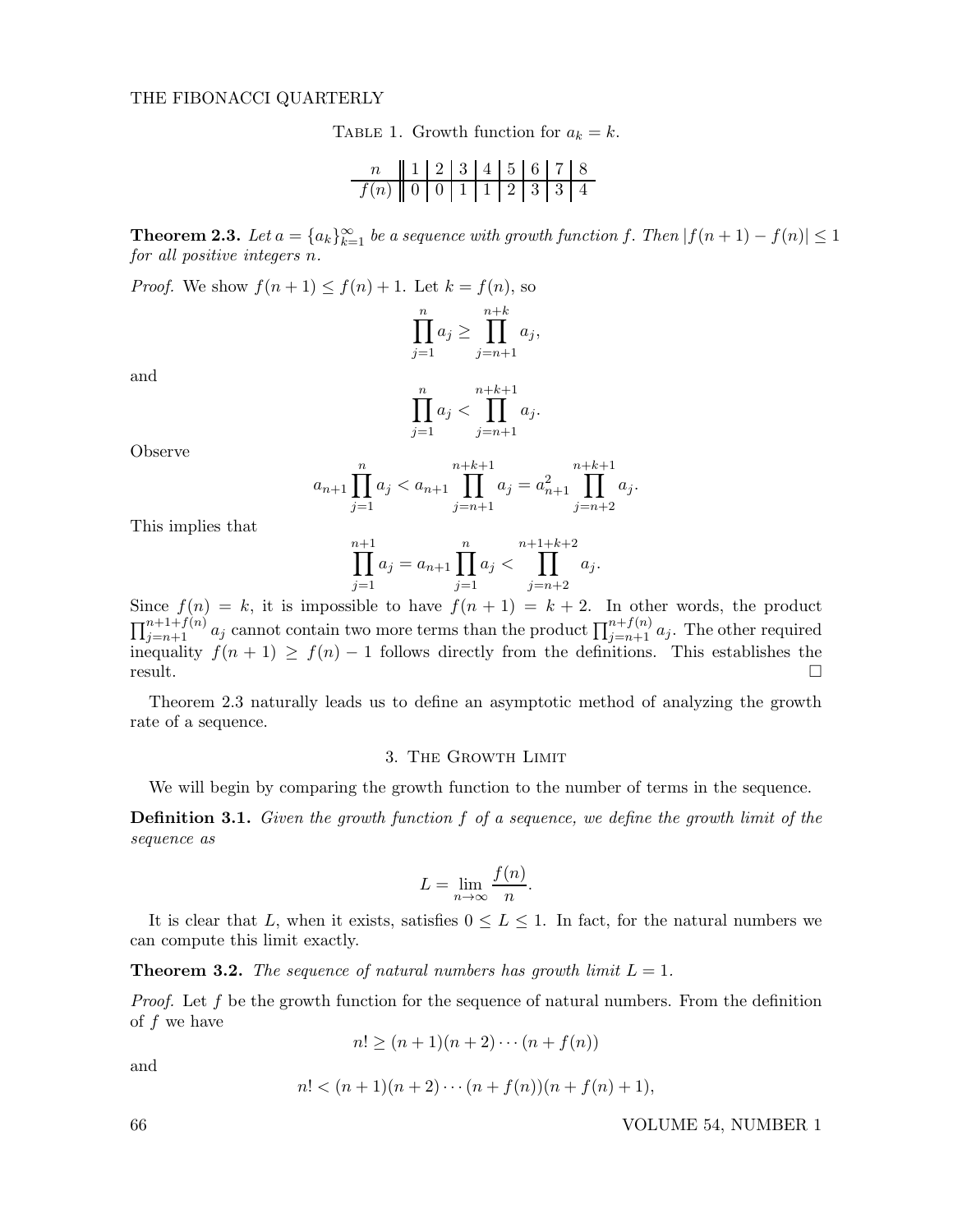#### COMPARING GROWTH OF PRIME AND NATURAL NUMBERS

,

where each term on the right hand side is less than  $2n$ . It follows that

$$
n! < (2n)^{f(n)+1}
$$

or equivalently that

$$
\frac{\ln(n!)}{\ln(2n)} < f(n) + 1.
$$

We use the inequalities  $n \ln(n) - n < \ln(n!)$  and  $f(n) < n$  to obtain

$$
\frac{n\ln(n) - n}{n\ln(2n)} < \frac{\ln(n!)}{n\ln(2n)} < \frac{f(n)}{n} + \frac{1}{n} < 1 + \frac{1}{n}.
$$

Taking the limit as  $n$  approaches infinity and using the squeeze theorem,

$$
\lim_{n \to \infty} \frac{f(n)}{n} = 1.
$$

Hence, for sequence of natural numbers,  $L = 1$ .

It readily follows from Theorem 3.2 that any polynomial-type sequence of the form  $a_k = ck^m$ , for  $c, m \in \mathbb{N}$  also has growth limit 1. We leave the details as an exercise for the reader.

In contrast to these polynomial sequences, Sylvester's sequence,  $s_n = \prod_{i=1}^{n-1} s_i + 1$ , for  $n \ge 1$ and  $s_0 = 2$ , grows very fast and is known to be doubly exponential, where the *n*th term of the sequence is given by  $\lfloor E^{2^{n+1}} + \frac{1}{2} \rfloor$  $\frac{1}{2}$ , and  $E \approx 1.26408$ , see [1]. The growth function, and hence growth limit, for Sylvester's sequence is identically zero; each new term in the sequence is always larger than the product of the preceding terms.

We now have examples of sequences with growth limits having the extreme values of 1 (polynomial) and 0 (doubly exponential). In searching for a sequence with a growth limit strictly between 0 and 1, it seemed natural to consider an exponential sequence.

We investigated the sequence  $\{2^k\}_{k=1}^{\infty}$ . For this sequence we can compute an explicit formula for the growth function. The base of the exponential is not important and the result holds for any base greater than one. We observe

$$
P(n) = 2^{(1+2+3+\cdots+n)} = 2^{n(n+1)/2},
$$

where we have used the well-known formula for the sum of consecutive integers. Again using the same formula, and setting  $k = f(n)$ , we have

$$
Q(n) = 2^{(n+1)+(n+2)+\dots+(n+k)} = 2^{nk+k(k+1)/2}.
$$

To find a formula for  $f(n)$ , we seek the largest integer k such that

$$
n(n+1)/2 \ge nk + k(k+1)/2.
$$

This inequality is quadratic in k and yields

$$
k \le \frac{-(1+2n) + \sqrt{8n^2 + 8n + 1}}{2}.
$$

Thus we then set  $f(n) = |k|$ , the largest integer less than or equal to k.

TABLE 2. Growth function for  $a_k = 2^k$  and  $b_k = k$ .

|                                                  |  |  |  |  | 12345678910 |
|--------------------------------------------------|--|--|--|--|-------------|
| $f_a(n)$ 0 1 1 1 2 2 3 3 3 4                     |  |  |  |  |             |
| $f_b(n)$   0   0   1   1   2   3   3   4   5   5 |  |  |  |  |             |

FEBRUARY 2016 67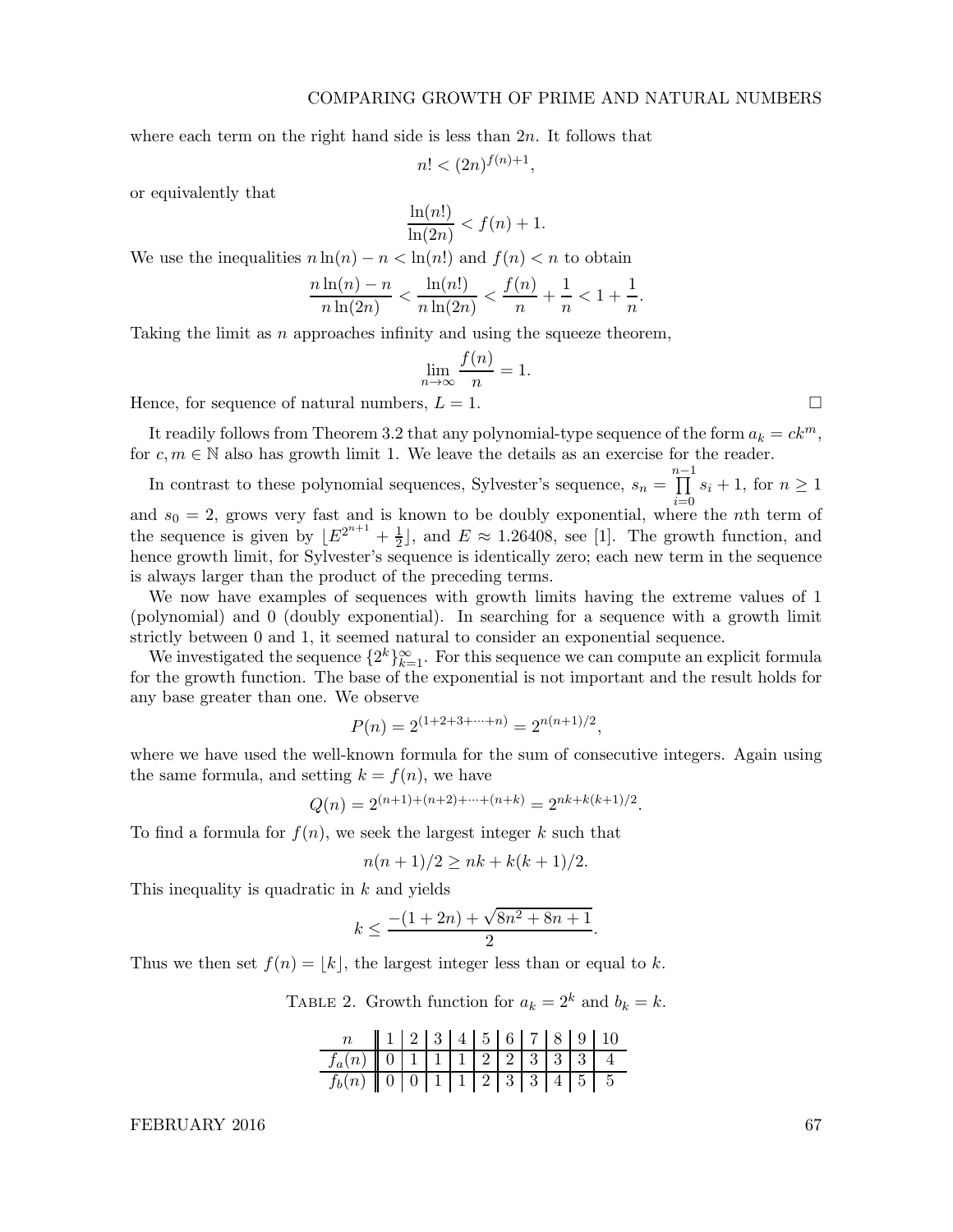#### THE FIBONACCI QUARTERLY

Table 2 shows the first ten values of the growth function  $f_a$  for the exponential sequence and  $f_b$  for the sequence of natural numbers. Note the slower rate of increase of the growth function for the exponential sequence compared to the growth function for the sequence of natural numbers. Also observe that the growth function for the exponential sequence remains constant for three consecutive inputs, unlike the growth function for N.

We use L'Hopital's Rule to calculate the growth limit for the exponential sequence.

$$
L = \lim_{n \to \infty} \frac{f(n)}{n} = \sqrt{2} - 1 \approx 0.414213.
$$

The previous example motivates the investigation of other exponential-type sequences. We consider the family of sequences  $a_k = 2^{k^m}$ , where m is a fixed positive integer. Table 3 shows numerical estimates for the growth limits that were obtained using *Mathematica*.

TABLE 3. Growth limits for exponential-type sequences.

| m | $a_k$         | $L_{a_k}$ |
|---|---------------|-----------|
| 1 | $\mathcal{R}$ | 0.41421   |
| 2 | $2^{k^2}$     | 0.25992   |
| 3 | $2^{k^3}$     | 0.18921   |
| 4 | $2^{k^4}$     | 0.14870   |
| 5 | $2^{k^5}$     | 0.12246   |
|   |               |           |

We note that it is possible to construct subsequences of  $N$  for which the growth limit does not exist. The sequences exhibiting this behavior seem pathological, but, for the sake of completeness, we describe their construction. In order for a growth function to decrease, the sequence must have gaps that suddenly become very large relative to the size of the proceeding gaps. For example, the sequence

$$
1, 2, 3, 4, 5, 6, 7, 8, 8! + 1, 8! + 2, 8! + 3, \dots
$$

has a growth function f shown in Table 4. The 9th term,  $8! + 1$ , is too large to include in any of the products  $Q(n)$  for  $n = 1, 2, \ldots, 8$ . When  $n = 9$  the 9th term is part of the product  $P(9)$ , which is now much larger than  $P(8)$ . This allows subsequent terms in the sequence to be included in the products  $Q(n)$  for  $n \geq 9$ . Thus, the growth function starts to increase again.

TABLE 4. A non-monotonic growth function.

|                            |  |  |  |  | $\ 1\ 2\ 3\ 4\ 5\ 6\ 7\ 8\ 9\ 10$ |
|----------------------------|--|--|--|--|-----------------------------------|
| $f(n)$ 0 0 1 1 2 2 1 0 0 1 |  |  |  |  |                                   |

Using the idea of large gaps to cause the growth function to decrease, we believe that it is possible to construct a sequence for which  $L$  does not exist by having the growth function oscillate between zero and progressively larger positive values.

The essential idea is to construct a sequence that grows like the integers until  $f(n) > n/2$ . At this point we insert a sufficiently large integer to drive the growth function back to zero at the  $(n + f(n))$ th term of the sequence. We then resume growth like that of the integers until again  $f(n) > n/2$ .

We illustrate this construction with the following example:

 $1, 2, \ldots, 13, 14, 14! + 1, 14! + 2, 14! + 3, \ldots, 14! + 15, \ldots, 14! + 30, 14! + 31, \ldots$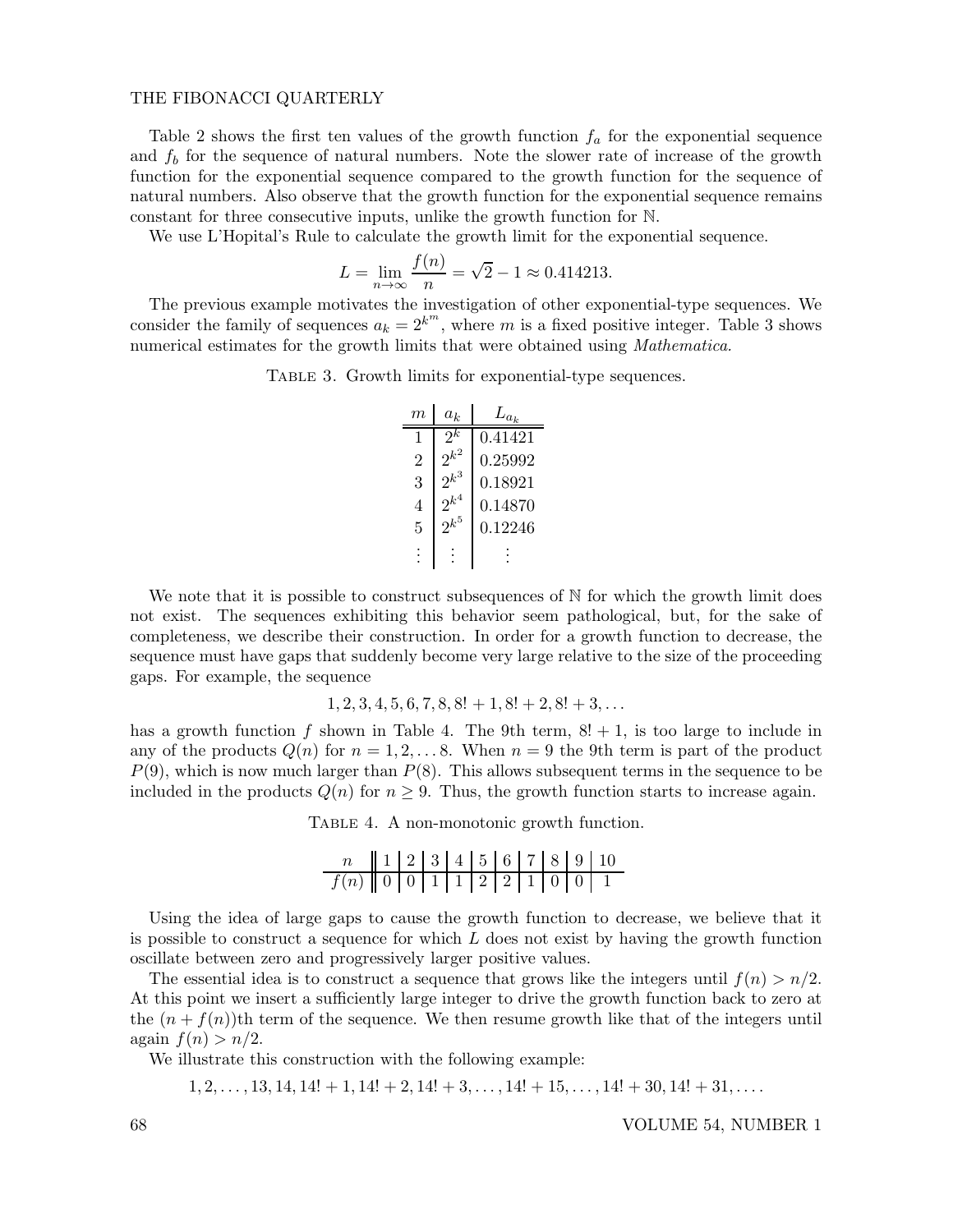Notice  $f(9) = 5$ , so  $f(9)/9 > \frac{1}{2}$  $\frac{1}{2}$ . Observe  $f(9)$  steps later the insertion of  $14! + 1$  forces  $f(14) = 0$ . Next,  $f(29) = 15$ , so  $f(29)/29 > \frac{1}{2}$ . And again  $f(29)$  steps later we achieve  $f(44) = 0$ . We conjecture that the construction can be made to meet this criteria infinitely often resulting in

$$
\limsup \frac{f(n)}{n} = \frac{1}{2} \text{ and } \liminf \frac{f(n)}{n} = 0,
$$

which would imply the limit L does not exist.

# 4. Comparing the Growth Function for the Natural Numbers and Prime **NUMBERS**

We now consider the growth function and growth limit for the sequence of prime numbers. Experiments show a remarkable similarity between the growth function for the primes and the growth function for the natural numbers. Table 4 shows some values for the growth functions of both sequences. The growth function for the primes appears to be greater than the growth function for the natural numbers. Numerical experiments show this relationship persists as  $n$ increases. If this property holds for all  $n > N$ , for some integer N, then it follows immediately from Theorem 3.2 that the primes have growth limit  $L = 1$ .

Table 5. Comparison of growth functions for the natural numbers and the primes.

| $\eta$  | Natural numbers   Prime numbers |        |
|---------|---------------------------------|--------|
| 10      | 5                               |        |
| 100     | 74                              | 75     |
| 1000    | 817                             | 834    |
| 10000   | 8595                            | 8741   |
| 100000  | 88616                           | 89790  |
| 1000000 | 904290                          | 913844 |

For ease of understanding, let  $p(n)$  denote the growth function for the prime numbers. We claim that growth function for the primes is strictly greater than the growth function for the natural numbers. Our claim would easily follow from Legendre's conjecture that there always exists a prime number between  $n^2$  and  $(n+1)^2$ . In the absence of a proof of Legendre's conjecture, we have pursued a different avenue of proof using the Chebyshev function. In particular  $p(n)$  is the largest integer such that

$$
2\theta(p_n) \ge \theta(p_{n+p(n)})
$$

where the Chebyshev function is  $\theta(n) = \sum_{p \leq n} \log p$ , and  $p_n$  is the *n*th prime number. Using this description of  $p(n)$  we state and prove the following theorem.

**Theorem 4.1.** The sequence of prime numbers has growth limit  $L = 1$ .

*Proof.* Let  $f$  be the growth function for the sequence of natural numbers.

In [2] it is shown that, for sufficiently large n, the Chebyshev function  $\theta(n)$  satisfies

$$
\theta(p_k) \ge k \left( \log k + \log \log k + \frac{\log \log k - 2.04}{\log k} \right) \tag{4.1}
$$

$$
\theta(p_k) \le k \left( \log k + \log \log k + \frac{\log \log k - 2}{\log k} \right). \tag{4.2}
$$

FEBRUARY 2016 69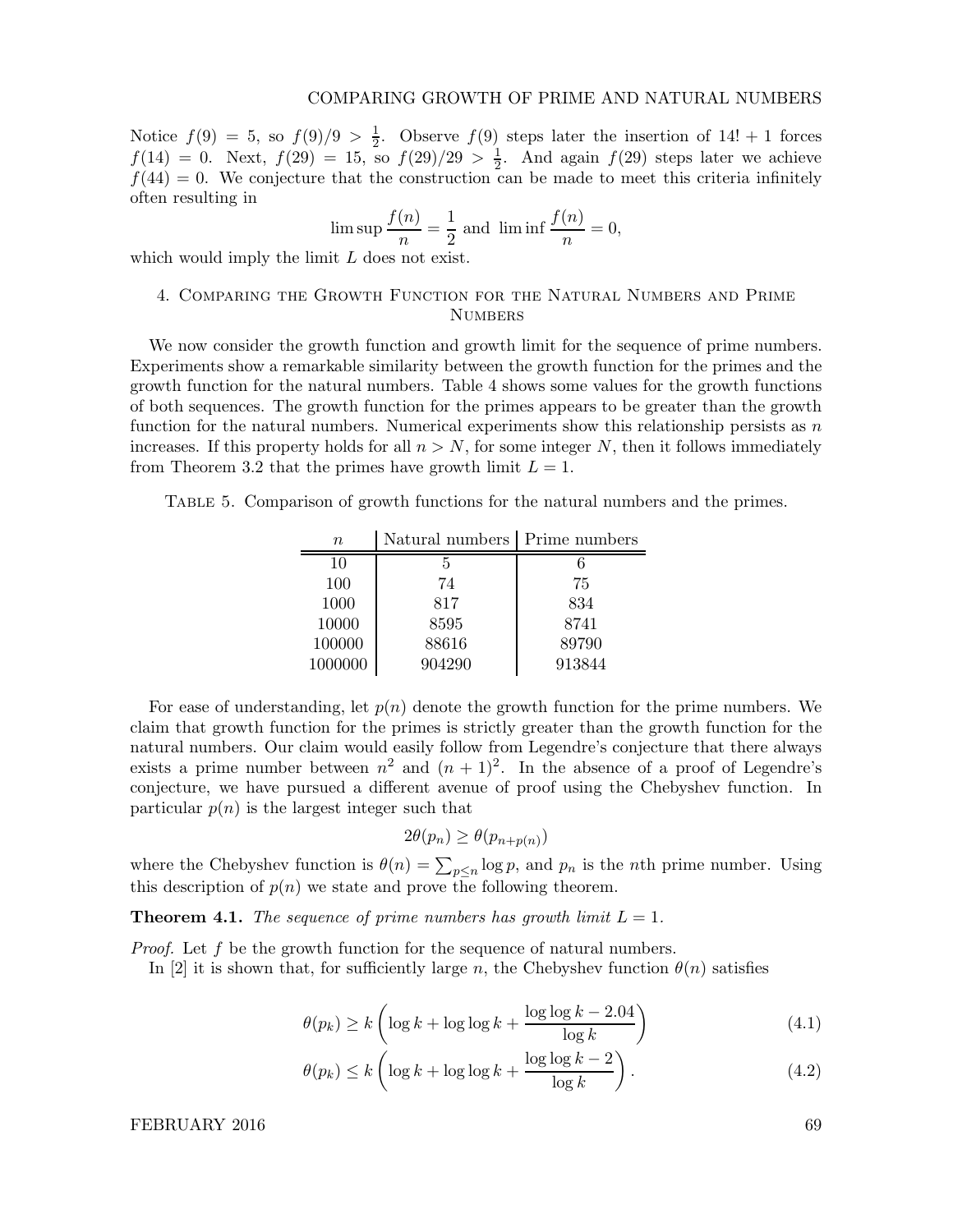## THE FIBONACCI QUARTERLY

This allows the following bounds to be established.

$$
2\theta(p_n) < \theta(p_{n+p(n)+1})
$$
  
\n
$$
\leq (n+p(n)+1) \left( \log(n+p(n)+1) + \log \log(n+p(n)+1) + \frac{\log \log(n+p(n)+1) - 2}{\log(n+p(n)+1)} \right).
$$

Furthermore, one can see that in general  $p(n) < n$ , and so in particular

 $n + p(n) + 1 \leq 2n$ .

$$
2\theta(p_n) \le (n + p(n) + 1) \left( \log(2n) + \log \log(2n) + \frac{\log \log(2n) - 2}{\log(n)} \right)
$$
  
= (n)  $\left( \log(2n) + \log \log(2n) + \frac{\log \log(2n) - 2}{\log(n)} \right)$   
+ (p(n) + 1)  $\left( \log(2n) + \log \log(2n) + \frac{\log \log(2n) - 2}{\log(n)} \right)$ .

Therefore,

$$
\frac{2\theta(p_n)}{n \log n} < \frac{n \left( \log(2n) + \log \log(2n) + \frac{\log \log(2n) - 2}{\log(n)} \right)}{n \log n} + \frac{(p(n+1) \left( \log(2n) + \log \log(2n) + \frac{\log \log(2n) - 2}{\log(n)} \right)}{n \log n} - \frac{\left( \log(2n) + \log \log(2n) + \frac{\log \log(2n) - 2}{\log(n)} \right)}{\log n} + \frac{(p(n+1) \left( \log(2n) + \log \log(2n) + \frac{\log \log(2n) - 2}{\log(n)} \right)}{\log n} - \frac{\left( \log(2n) + \log \log(2n) + \frac{\log \log(2n) - 2}{\log(n)} \right)}{\log n} \left( 1 + \frac{p(n+1)}{n} + \frac{1}{n} \right)
$$

We also note that  $\frac{p(n)}{n} < 1$ . Hence,  $\left(1 + \frac{p(n)}{n}\right) < 2$ . Thus,

$$
\frac{2\theta(p_n)}{n\log n} \frac{\log n}{\left(\log(2n) + \log\log(2n) + \frac{\log\log(2n) - 2}{\log(n)}\right)} - \frac{1}{n} < \left(1 + \frac{p(n)}{n}\right) < 2. \tag{4.3}
$$

Equation 4.3 gives us an upper and lower bound. One can see that the limit of the upper bound is 2. However, less obvious is that the limit of the lower bound is also two.

In order to show that the limit of the lower bound is 2 we apply the squeeze theorem to equations  $(4.1)$  and  $(4.2)$ ,

$$
\lim_{n \to \infty} \frac{2\theta(p_n)}{n \log n} = 2.
$$

.